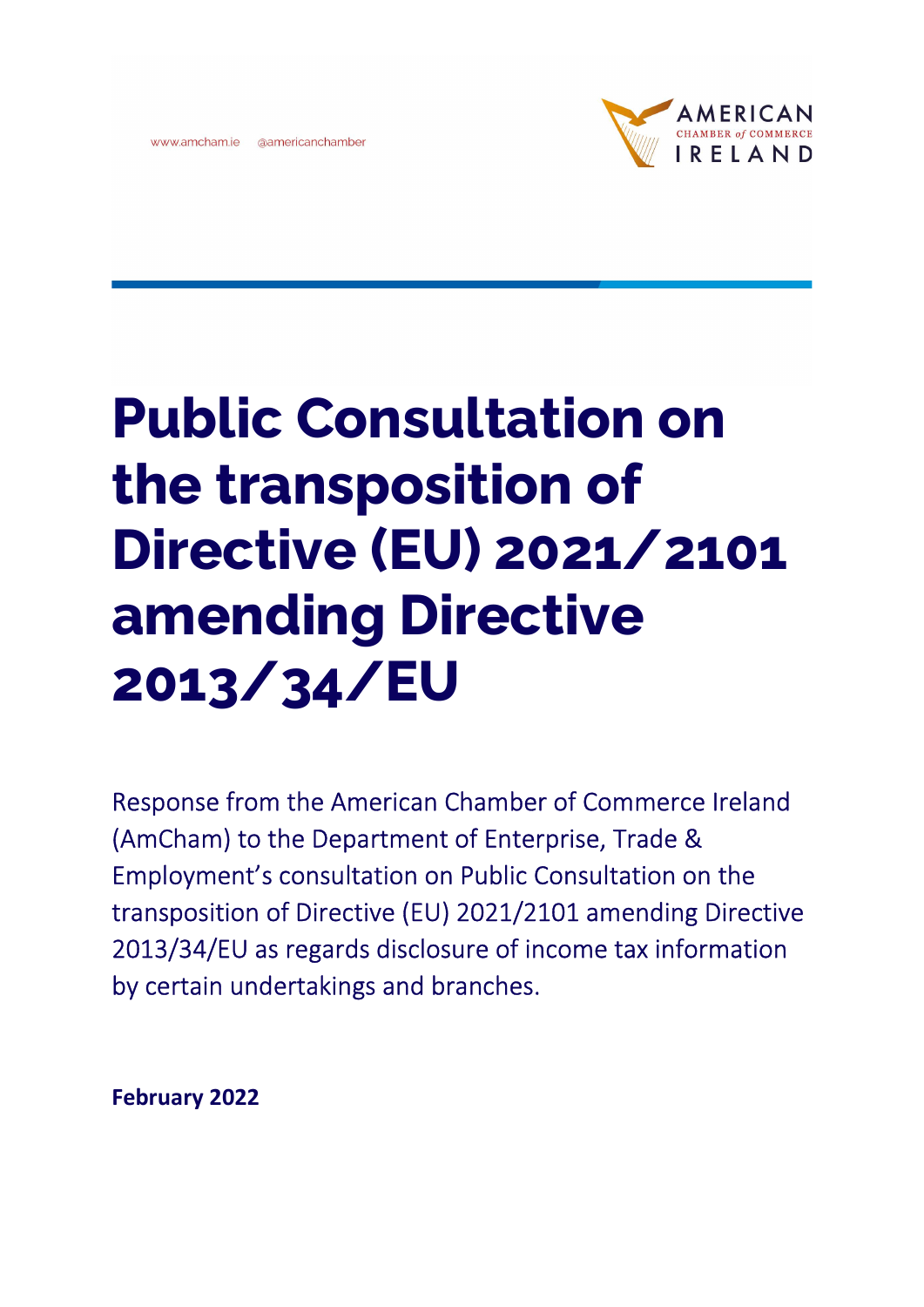

Question 1: Do you consider that Ireland should take the option to allow for one or more specific items of information, otherwise required to be disclosed to be temporarily omitted from the report, when their disclosure would be seriously prejudicial to the commercial position of the undertakings to which it relates?

## Please give reasons for your preference.

The American Chamber of Commerce Ireland (AmCham) welcomes the opportunity to make a submission to the Department's consultation. AmCham is the collective voice of US companies in Ireland and the leading international business organisation supporting the Transatlantic business relationship. Our members are the Irish operations of all the major US companies in every sector present here, Irish companies with operations in the United States and organisations with close linkages to US-Ireland trade and Investment.

AmCham is of the view that Ireland should take the opportunity to allow for one or more specific items of information to be temporarily omitted from an undertaking's report, where the disclosure of that information would be prejudicial to that undertaking's commercial position.

AmCham understands that many companies will have commercially sensitive information, which without the inclusion of this option during the transposition of EU Directive 2021/2101, they may have to include in the report, even though such information would be prejudicial to their commercial position. Should this option not be adopted, the case may arise for businesses that they are subject to commercial harm due to such information being available to their competitors. In this context, AmCham notes that there are a variety of reasons for which a company may have commercially sensitive information.

AmCham is of the view that the adoption of this option will ensure the competitiveness of businesses is protected, providing them with the certainty and security they require in protecting their commercial position.

Furthermore, AmCham notes that, invariably, other Member States may choose to implement this option during their transposition of Directive (EU) 2021/2101. AmCham is of the view that consistency in the implementation of this option across Member States would be beneficial, particularly for companies who operate in several Member States. Given that other Member States may choose to implement this option during transposition, AmCham believes allowing the deferral of publication of commercially sensitive information, for a period of up to five years, will support Ireland's position as an attractive location for inward investment.